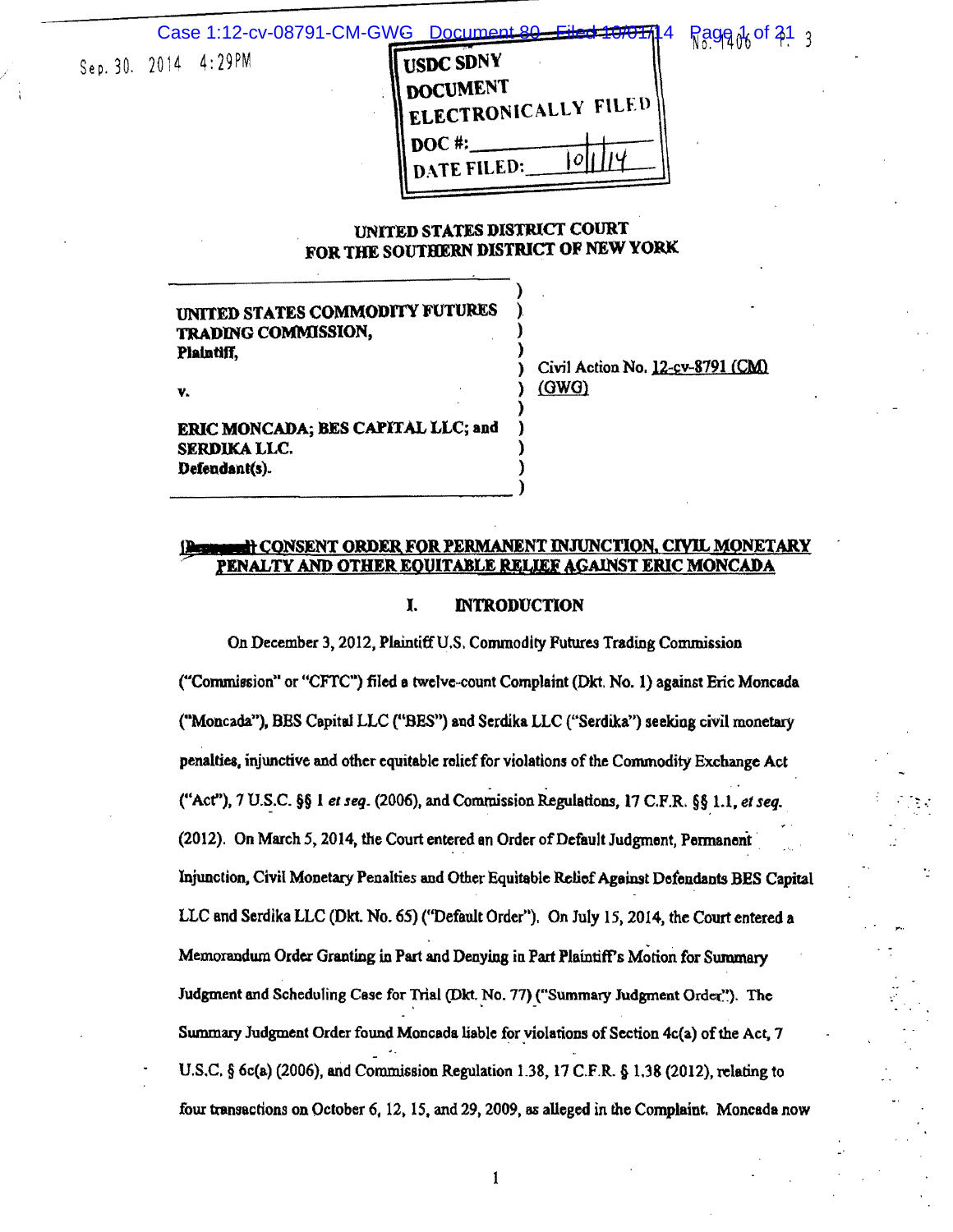consents to the entry of this order for permanent injunction, civil monetary penalty and other equitable relief as follows, which resolves this litigation between the parties in its entirety.

# II. CONSENTS AND AGREEMENTS

To effect settlement of all charges alleged in the Complaint against Moncada without a trial on the merits or any further judicial proceedings, Moncada:

1. Consents to the entry of this Consent Order for Permanent Injunction, Civil Monetary Penalty and Other Equitable Relief Against Eric Moncada ("Consent Order");

2. Affinns that he bas read and agreed to this Consent Order voluntarily, and that no promise, other than as specifically contained herein, or threat, has been made by the ' Commission or any member, officer, agent or representative thereof, or by any other person, to induce consent to this Consent Order;

3. Acknowledges service upon him of the summons and Complaint;

4. Admits the jurisdiction of this Court over him and the subject matter of this action pursuant to Section 6c of the Act,  $7 \text{ U.S.C. }$  § 13a-1 (2012);

*5.* Admits the jurisdictiou of the Commission over the conduct and transactions at issue in this action pursuant to the Act,  $7 \text{ U.S.C.}$  §§ 1, *et seq.*:

6. Admits that venue properly lies with this Court pursuant to Section  $6c(e)$  of the Act, *1 V.S.C.* § 13a-1(e) (2012):

,, ....

- *1.* Waives:
	- (a) any and all claims that ho may possess under the Equal Access to Justice Act, S O.S.C. § 504 (2012) and 28 U.S.C. § 2412 (2012), and/or the rules promulgated by the Commission in conformity therewith, Part 148 of the Regulations, 17 C.P.R. §§ 148.1 *el seq.* (2014), relating to, or arising from, this action;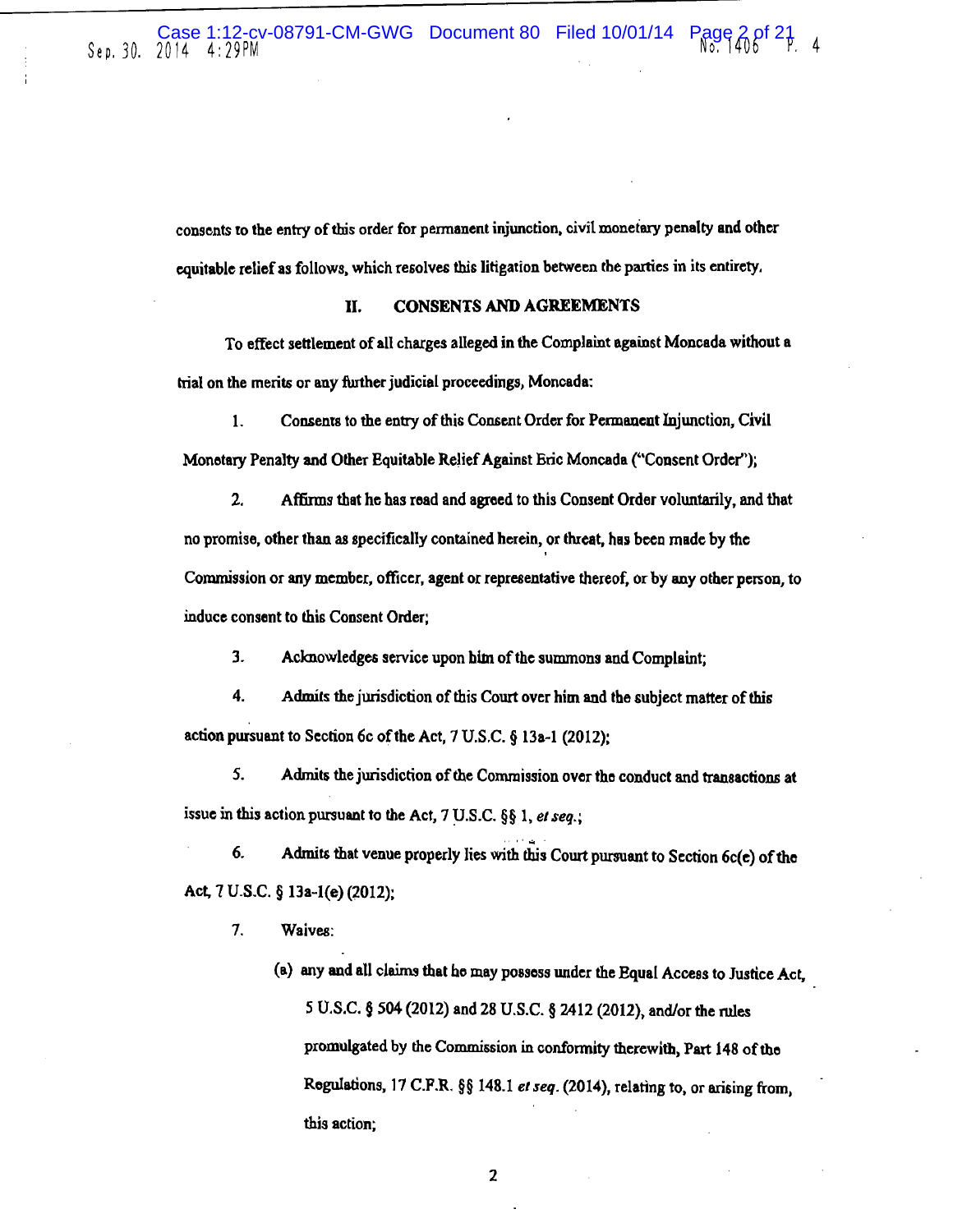Case 1:12-cv-08791-CM-GWG Document 80 Filed 10/01/14 Page 3 of 31 5<br>Sep. 30. 2014 4:30PM

- (b) any and all claims that he may possess under the Small Business Rogulatocy Enforcement Fairness Act of 1996, Pub. L. No. 104·121, §§ 201-2S3, 110 Stat. 847, 857-868 (1996), a& amended by Pub. L. No. 110-28, § 8302, 121 Stat. 112, 204-205 (2007), relating to, or arising from, this action;
- (c) any claim of Double Jeopardy based upon the institution of this action or the entry in this action of any order imposing a civil monetary penalty or any other relief, including this Consent Order; and
- (d) any and all rights of appeal from this action, including but not limited to the Court's ruling in the Summary Judgment Order;

8. Consents to the continued jurisdiction of this Court over him for the purpose of implementing and enforcing the terms and conditions of this Consent Order and for any other purpose relevant to this action, evon if Moncada now or in the future resides outside the jurisdiction of this Court;

9. Agrees that he will not oppose enforcement of this Consent Order by alleging that it fails to comply with Rule 65(d) of the Federal Rules of Civil Procedure and waives any objection based thereon;

10. Agrees that neither be nor any of his agents or employees under his authority or control shall take any action or make any public statement denying) directly or indirectly, any allegation in the Complaint or the Findings of Fact or Conclusions of Law in this Consent Order, or creating or tending to create the impression that the Complaint and/or this Consent Order is without a factual basis; provided. however, that nothing in this provision shall affect Moncada's: (a) testimonial obligations, or (b) right to take legal positions in other proceedings to which the Commission is not a party. Moncada shall undertake all steps necessacy to ensure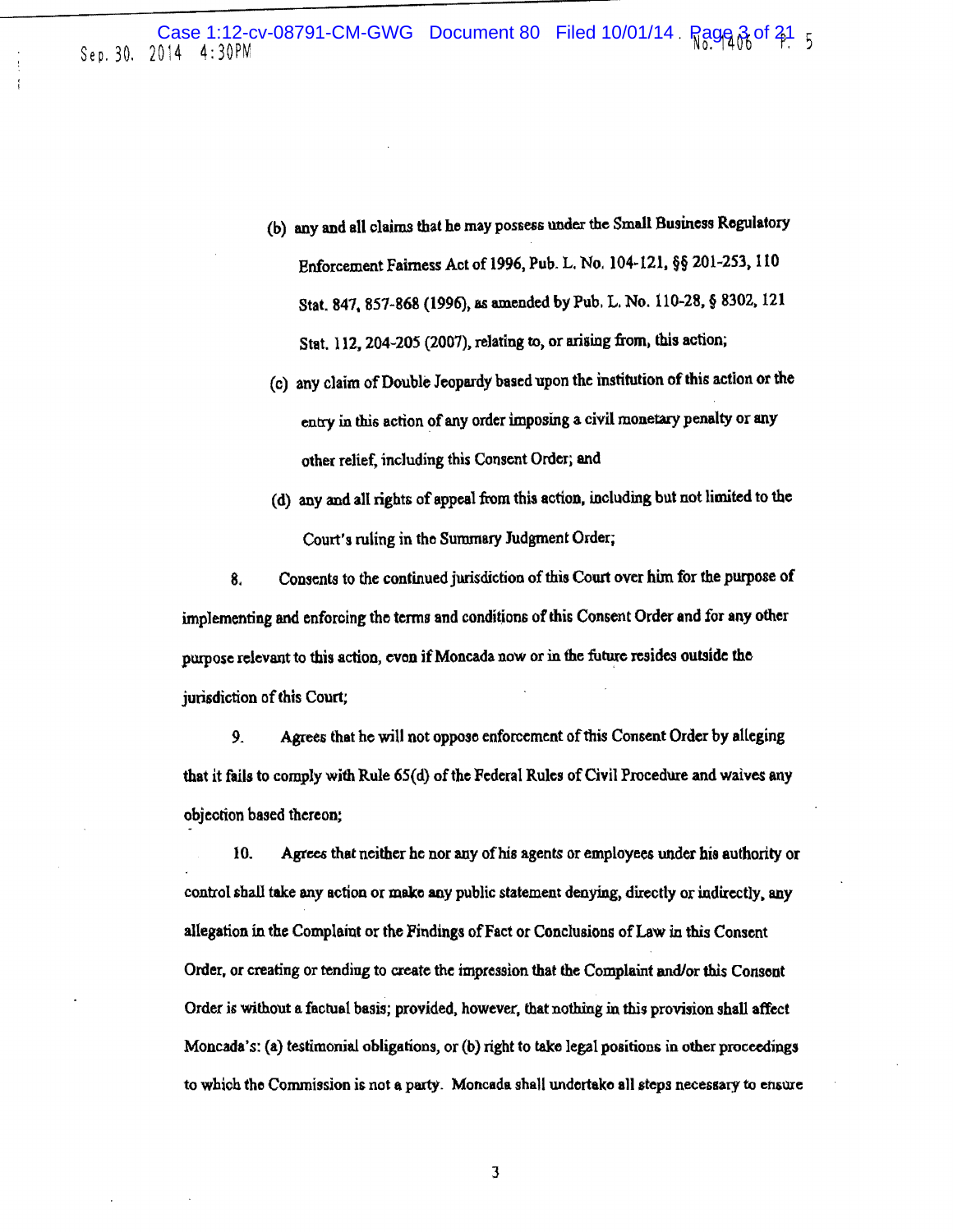that all of his agents and/or employees under his authority or control understand and comply with this agreement;

11. Agrees to provide immediate notice to this Court and the Commission by certified mail, in the manner required by paragraph 57 of Part Vll. of this Consent Order, of any bankruptcy proceeding filed by, on behalf of. or against him, whether inside or outside the United States;

12. Agrcos that no provision of this Consent Order shall in any way limit or impair the ability of any other person or entity to seek any legal or equitable remedy against Moncada in any other proceeding; and

13. Neither admits nor denies the allegations of the Complaint as they pertain to the Commission's allegations that Moncada attempted to manipulate the price of the December *2009* #2 Soft Red Wintor Wheat commodity futures ("futures") contract traded on the Chicago Board of Trade ("CBOT") (hereinafter "December 2009 Wheat Futures Contract"), in violation of Sections  $6(c)$ ,  $6(d)$ , and  $9(a)(2)$  of the Act, 7 U.S.C.  $\S$ § 9, 13b, and 13 $(a)(2)$  (2006), or the Findings of Fact and Conclusions of Law in Section IV of this Consent Order. Further. - Moncada agrees and intends that the allegations contained in the Complaint and all of the Findings of Fact and Conclusions of Law contained in this Consent Order and the Summary Judgment Order shall be taken as true and correct and be given preclusive effect, without further proof, in the course of: (a) any current or subsequent bankruptcy proceeding filed by, on behalf of, or against Moncada; (b) any proceeding pursuant to Section 8a of the Act, 7 U.S.C. § 12a (2012), and/or Part 3 of the Regulations, 17 C.F.R. §§ 3.1 *et seq.* (2014); and/or (c) any proceeding to enforce the terms of this Consent Order,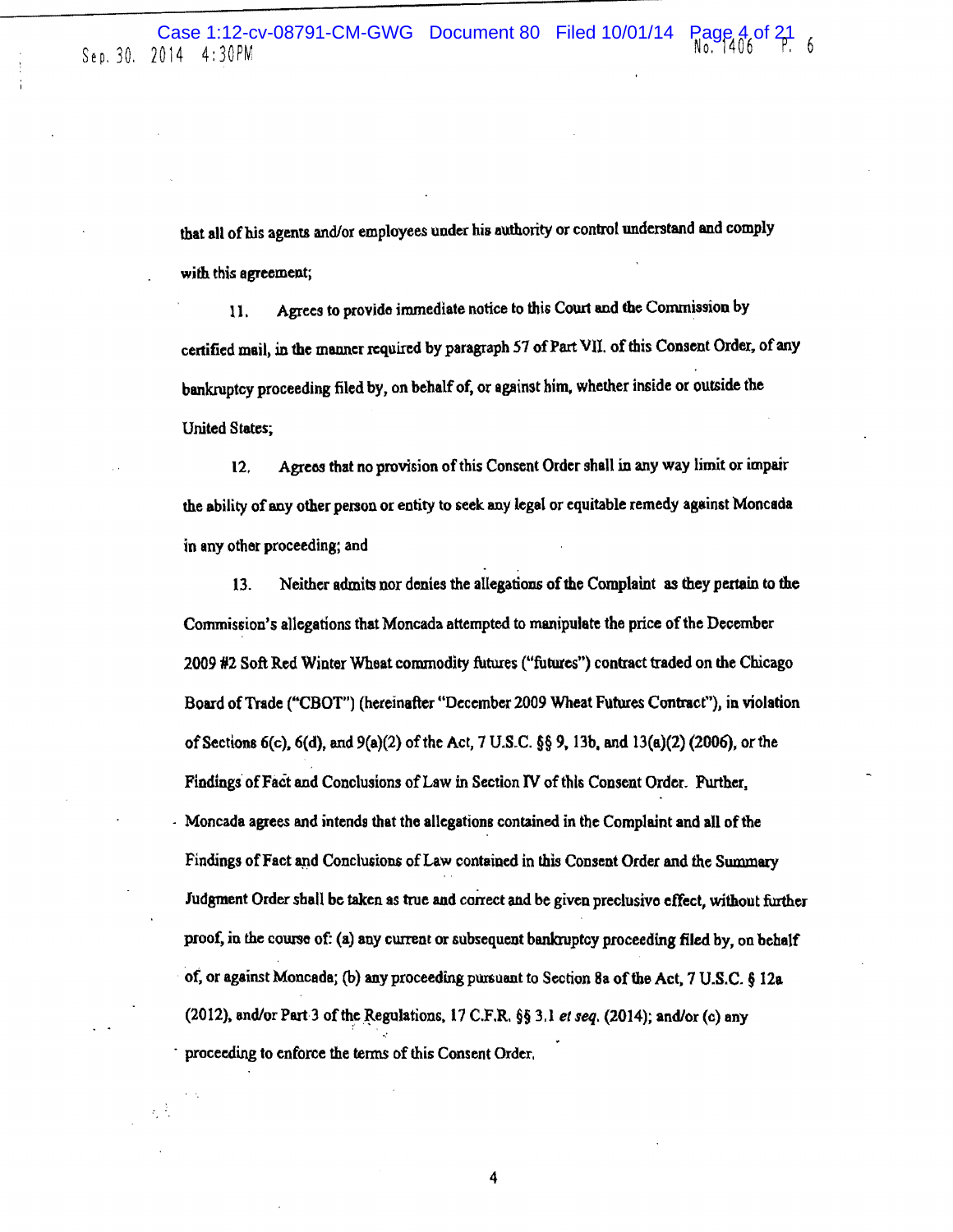Case 1:12-cv-08791-CM-GWG Document 80 Filed 10/01/14  $\frac{25}{100}$  5 of  $\frac{21}{100}$  7

# Ill. PARTIAL SUMMARY JUDGMENT ORDER.

14. On July 15,2014, the Court in its Summary Judgment Order found that Moncada engaged in fictitious sales and non-competitive transactions in violation of Section 4c(a) of the Act, 7 U.S.C. § 6c(a) (2006), and Commission Regulation 1.38, 17 C.F.R. § 1.38 (2012), when Moncada executed certain transactions on October 6, 12, 15, and 29, 2009, while trading in the DES and Serdika accounts.

# IV. FINDINGS AND CONCLUSIONS

Tbe Court, being fully advised in the premises, finds that there is good cause for the entry of Ibis Consent Order and that there is no just reason for delay. The Court therefore directs the entry of the following Findings of Fact, Conclusions of Law, permanent injunction, civil monetary penalty and equitable relief pursuant to Section 6c of the Act,  $7 \text{ U.S.C.}$  § 13a-1 (2012), as set forth herein.

#### THE PARTIES AGREE AND THE COURT HEREBY FINDS:

#### A. Findings of Fact

#### 1. Attempted Manipulation

15. On the trading days of October 6, 12, 14, 19, 26, 27, 29, and 30, 2009

(hereinafter "attempted manipulation dates"), Moncada engaged in a strategy of repeated and persistent trading activity in en attempt to manipulate the price of the December 2009 Wheat Futures Contract.

16. Moncada's manipulative scheme employed the following trading tactics: 1) manually placing and immediately canceling numerous orders for 200 or more lots of December 2009 Wheat Futures Contracts ("large-lot orders") without the intent to have the large-lot orders filled, but instead with the intent to create the misleading impression of increasing liquidity in  $\cdot$ the market ("Trading Tactic 1"); 2) placing these large-lot orders at or near the best bid or offer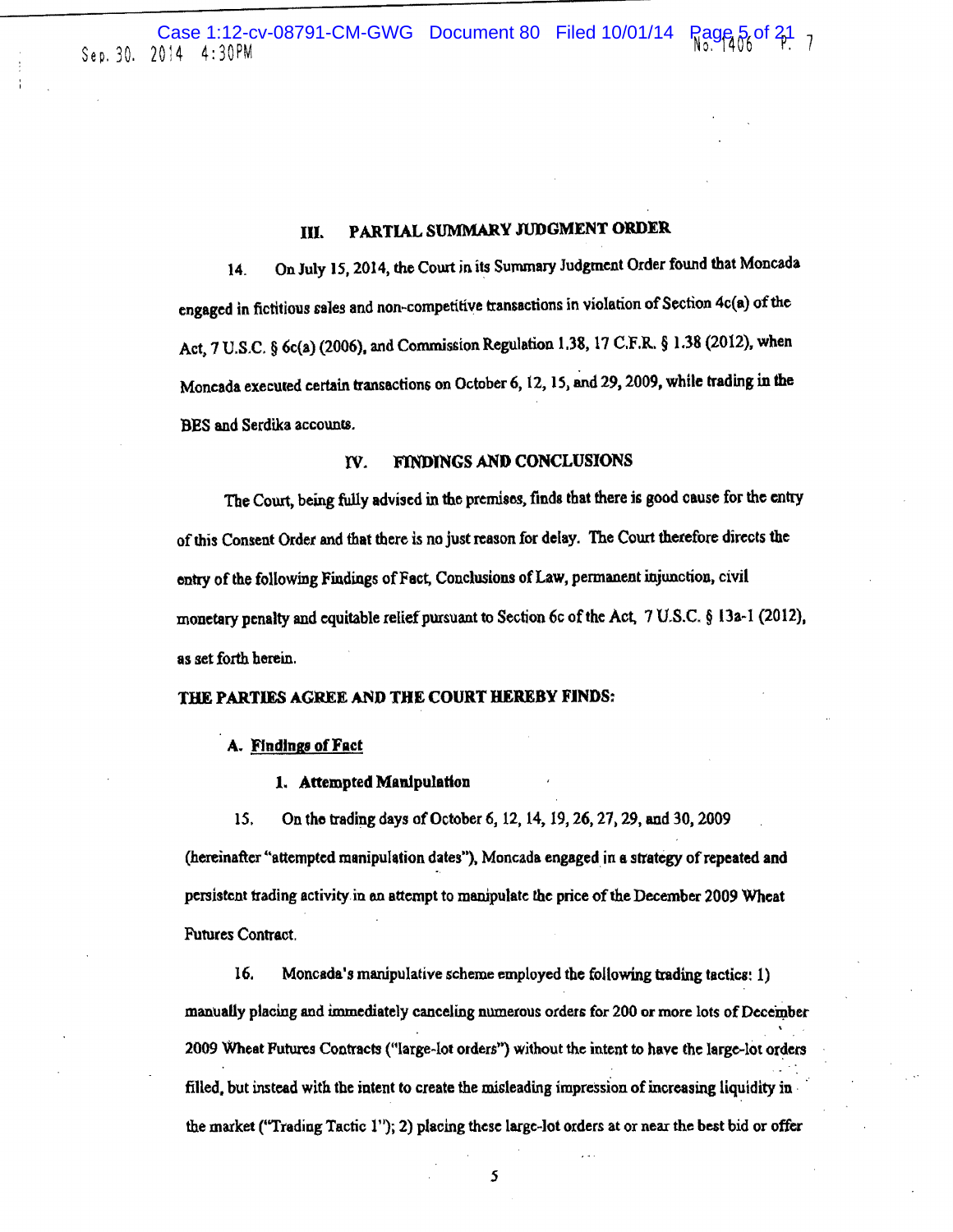price in a manner to avoid being filled by the market ("Trading Tactic 2"); and 3) placing smalllot orders on the opposite side of the market from these large-lot orders with the intent of taking advantage of any price movements that might result from the misleading impression of increasing liquidity that his large-lot orders created {"Trading Tactic 3").

17. These trading tactics described above illustrate Moncada's intent to repeatedly affect the prices of the December 2009 Wheat Futures Contract both upward and downward. Moncada used these trading tactics while trading futures accounts in the name of BES ("BES account") and Serdika ("Serdika account").

18. Moncada used Trading Tactic 1 when he placed and immediately canceled orders in excess of 200 lots to buy December 2009 Wheat Futures Contracts (hereinafter "large-lot buy orders'') and when he placed and immediately canceled orders in excoss of200 lots to sell December 2009 Wheat Futures Contracts (hereinafter "large-lot sell orders").

19. Moncada used Trading Tactic 2 when he placed many of his large-lot buy orders or large-lot sell orders at or near the market's best bid price or best offer price, respectively. By doing so. Moncada ensured that his large~lot orders (buy or sell) appeared in the "best of book" orders that Globex displayed to other market participants. However, Moncada entered his large-lot orders in a manner that minimized the risk that his large-lot orders would be hit or lifted by othor market participants.

20. Moncada used the first and second trading tactics with the jntent to create the misleading impression of increasing liquidity in the maxket to other market participants,

21. Moncada also used Trading Tactic 3 of placing small~lot orders on the opposite side of the market from these large-lot (buy or sell) orders (hereinafter "potentially benefitting orders") to capture any financial benefit that may have resulted from any price movements in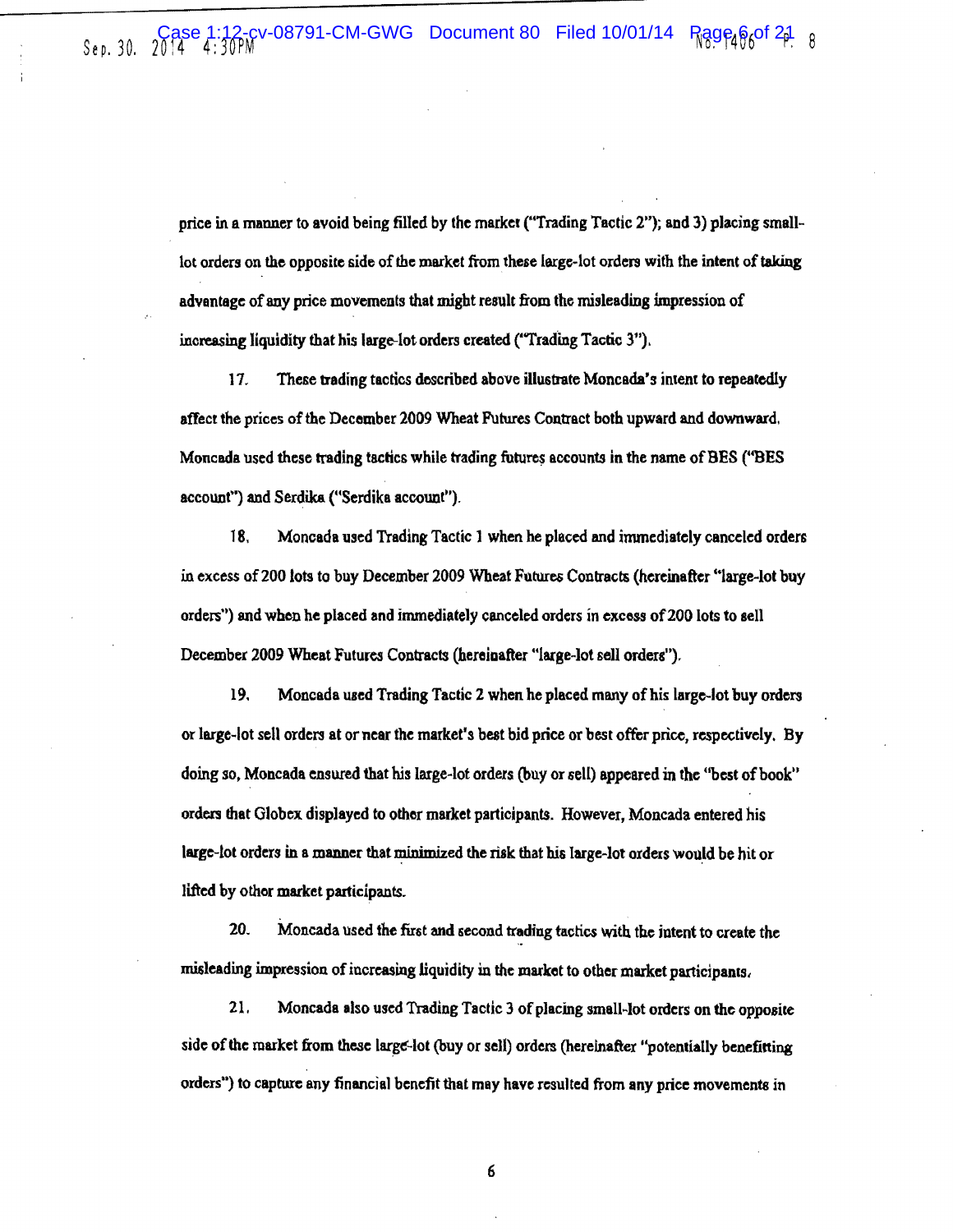the market from the misleading impression of increasing liquidity created by the use of his first and second trading tactics. Moncada placed his potentially benefitting orders into the market immediately before or immediately after he placed his large-lot orders.

22. Moncada's manipulative scheme was intended to capture immediate gains over a short period of time, and was distinct from his other trading activity throughout the day.

23. On the attempted manipulation dates, Moncada manually entered a total of  $710$ large-lot orders. Moncada manually canceled at least 98 percent of the total volume of these orders.

24. On the attempted manipulation dates, Moncada's large-lot otders were manually canceled on average within approximately 2.06 seconds of entry, and as quickly as 0.226 seconds. This short time between entry and cancelation of the large-lot orders and the use of the other trading tactics in his manipulative scheme evidences that Moncada did not intend to fill these large-lot orders and did not have a rational economic business purpose for placing them other than to attempt to influence prices of the December 2009 Wheat Futures Contract.

*25,* Moncada placed significantly more large~lot orders in the December 2009 Wheat Futures Contract than all other market participants combined on the attempted manipulation dates. Further, Moncada canceled a significantly higher percentage of his large-lot orders by volume in the Deecmbor 2009 Wheat Futures Contract than all other market participant& combined on the attempted manipulation dates.

#### a. Moncada's Use of His Manipulative Trading Strategy

26. The following example illustrates Moncada's manipulative trading strategy of repeatedly and persistently using his trading tactics in his attempt to manipulate the price of the December 2009 Wheat Futures Contract upwanl. Moncada repeated, in one form or another,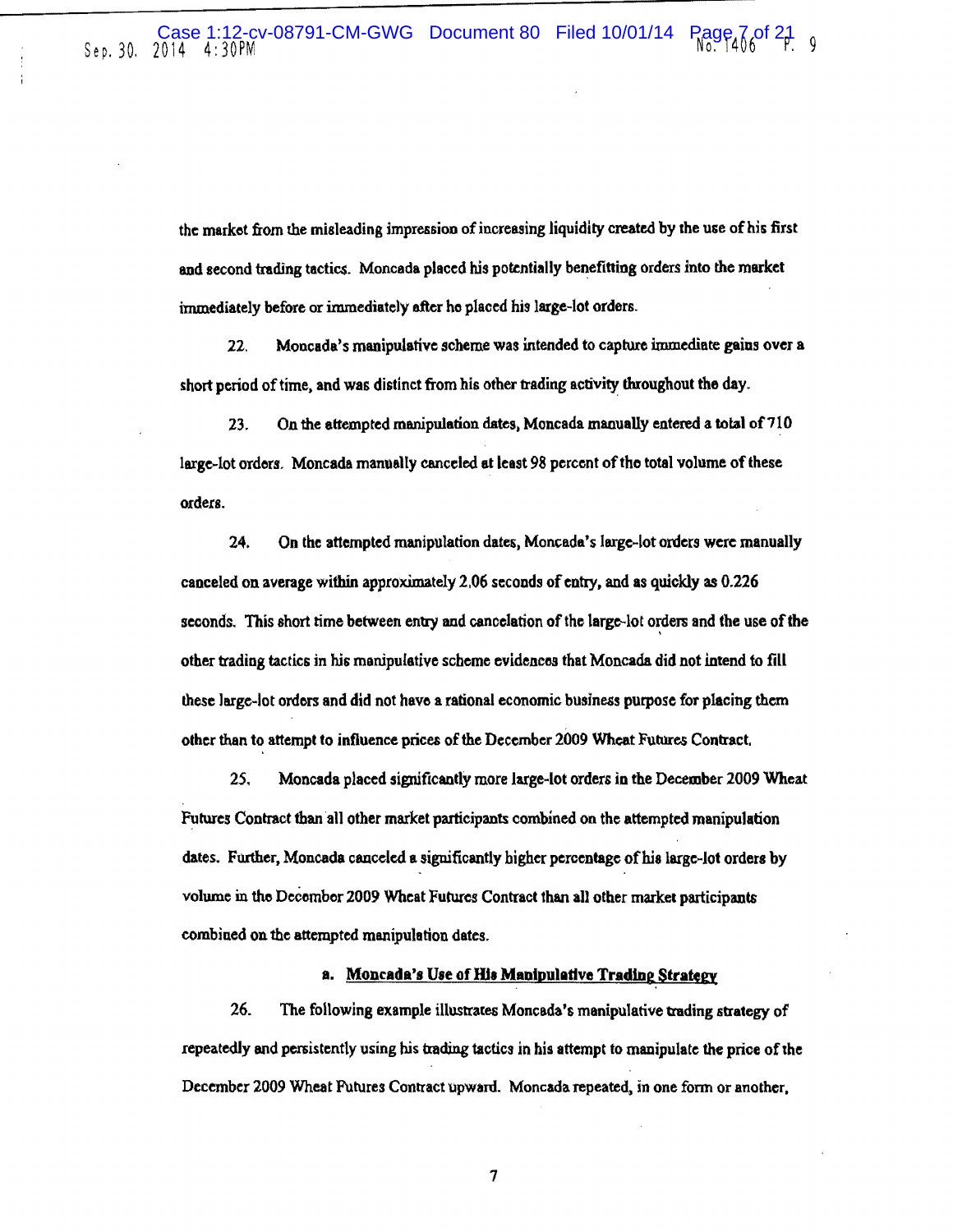each of his trading tactics on each and every one of the attempted manipulation dates to push market prices both upward and downward.

27. On October 29,2009, between 10:33:19 a.m. and 10:39:31 a.m., Moncada engaged jn a pattern of manual trading activity in an attempt to manipulato upward the price of the December 2009 Wheat Futures Contract while trading in the Serdika account.

28. As described more fully below, Moncada bought 25lots of the December 2009 Wheat Futures Contract at prices of 506.5 and 506.75, in order to build a long position, Moncada then used all three of his trading tactics in an attempt to gain a financial benefit. First, ·he placed large-lot buy orders and then immediately canceled them, Second, when he placed the large-lot buy orders, he did so at the best bid price whon there were already several orders at that best bid price; therefore, Moncada's large-lot orders had little chance of being filled. By placing and then canceling large lot orders at the best bid price, Moncada intended to create the misleading impression of increasing liquidity (on the buy side) in the market with the intent to move the market price upward. During this period, the market price rose as high as 508.75. Moncada also used his third trading tactic of placing potentially benefiting sell orders (small lot short positions) to offset his previous long position at the higher prices that may have resulted from these trading tactics.

29. Specifically, between 10:33:19 a,m, and 10:33:21 a.m., Moncada accumulated 25 lots of a long position at prices of 506.5 and 506.75 (*i.e.* bought low): Sometime after 10:38:25 a.m., Moncada offset those long positions at prices of up to 508.75 (i.e. sold high).

30. As detailed in tho chart below, MQncada, after 10:33:21 a.m., entered a series of six large-lot buy orders, of 402 lots and 500 lots, over a period of five minutes. Moncada canceled these six large-lot orders within 0.575 to 2.696 seconds of entry (Trading Tactic 1).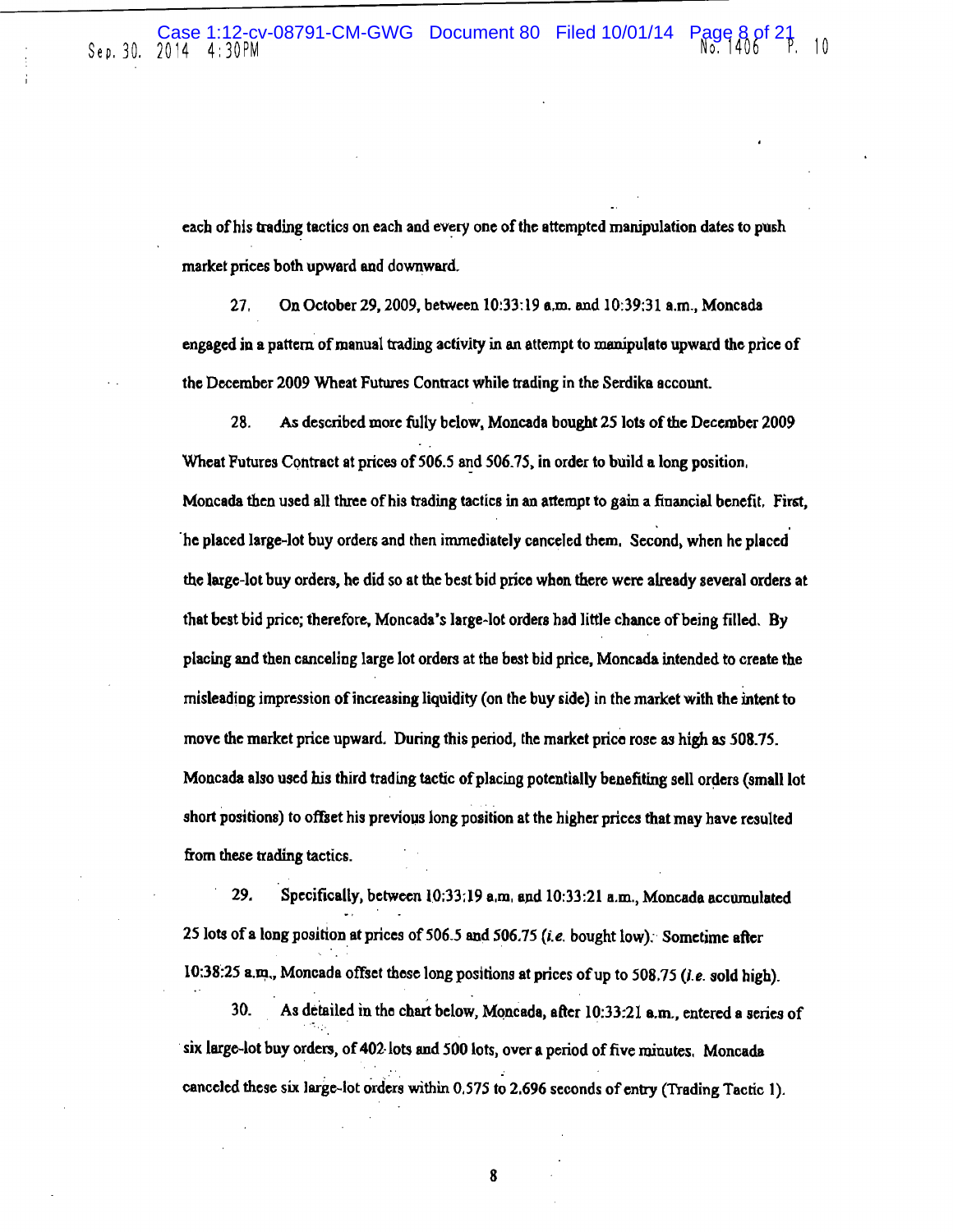| Order Time          | Lot Size | <b>Price</b> | <b>Distance From</b><br><b>Best Bid</b><br>(Ticks) | <b>Filled Lots</b> | Time to Cancel  |
|---------------------|----------|--------------|----------------------------------------------------|--------------------|-----------------|
| $10:33:25.251$ a.m. | 500      | 506.5        |                                                    |                    | 1,283 recouds   |
| 10:34:40.764 a.m.   | 402      | 506.5        |                                                    |                    | 0.983 seconds   |
| $10:35:41,260$ a.m. | 402      | 506.75       |                                                    |                    | 0.575 seconds   |
| $10:36:42.715$ a.m. | 500      | 507.75       |                                                    |                    | 2.696 seconds   |
| 10:37:40.395 a.m.   | 500      | 508.5        |                                                    |                    | 0.746 seconds   |
| 10:38:24.755 a.m.   | 402      | 508.5        |                                                    |                    | $0.737$ seconds |

31. Ofthe 2,706lots comprising these six large-lot buy orders, only six lots were filled, with the remaining 2,700 lots canceled. Moncada entered theso large-lot buy orders consistently at the best bid price, when there were already several orders ahead of Moncada's at the best bid price (Trading Tactic 2). This allowed Moncada's large-lot orders to appear in the best of book on Globex, while minimizing the risk that the large-lot orders would be filled. The prices of the large-lot buy orders that Moncada placed rose with the market price; the first largelot buy order was at *506.5,* the last at 508.5.

32. Beginning one second after canceling his first large--lot buy order and continufng one minute after canceling his sixth large-lot buy order. Moncada entered a series of potentiaUy bonefiting sell orders at prices ranging from 507 to 508.75 (Trading Tactic 3). Moncada entered these potentially benefitting orders with the intent to take advantage of any possible market price movement resulting from the misleading impression of increasing liquidity on the buy side his large-lot orders may have created.

33. A total of 66 lots of the potentially benefitting sell orders were ultimately filled, with prices ranging from 507 to 508.75. These prices were between one and eight ticks higher than tho prices Moncada received when he filled his buy orders beforo tho large-lot orders. Therefore, Moncada bought multiple contracts at *506.5* and *506.15* and sold them for 507 and 508.75.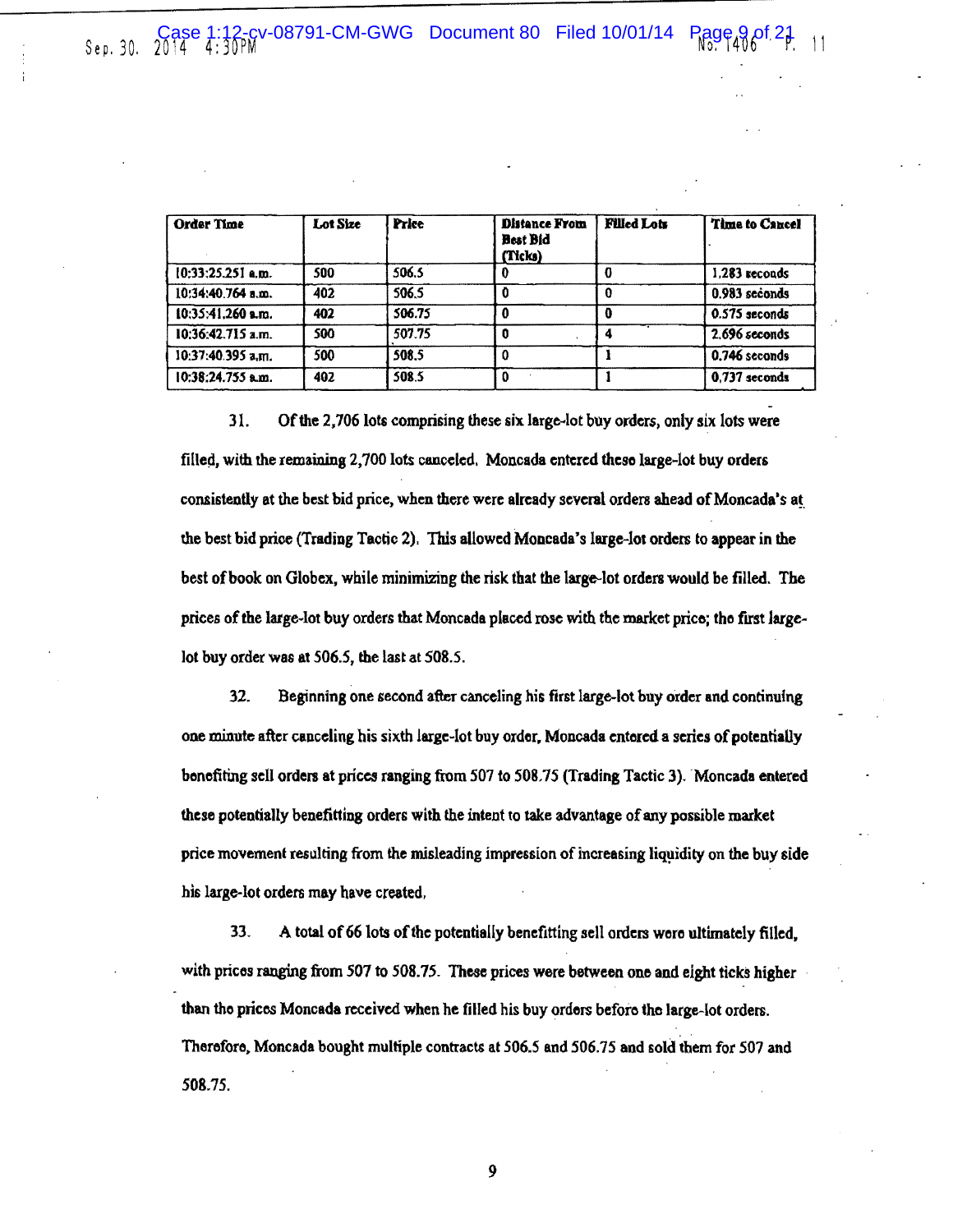#### b. Moncada Repeatedly Employed His Manipulative Trading Strategy on Each of the Attempted Manipulation Dates

34. The example above in paragraphs 26 through 33 illustrates how Moncada attempted to manipulate the price of the December 2009 Wheat Futures Contract upward by using his three trading tactics in his manipulative trading strategy. Moncada also engaged in similar activity intending to push the market price downward. Moncada repeated this trading strategy multiple times on each of the attempted manipulation dates in his attempt to manipulate the price of tbe December 2009 Wheat Futures Contract in the BBS account and in the Serdika account. Specifically, on each of the attempted manipulation dates - with the intent to avoid being hit or lifted by other market participants - he placed and immediately canceled between 37 and 118 large-lot orders (Trading Tactic 1), at or near the best bid or offer price (Trading Tactic 2). Further. on each of the attempted manipulation dates, Moncada placed small-lot potentially benefiting orders on the opposite side of the market from his large-lot orders with the intent of taking advantage of any price movements that might result from lhe misleading impression of increasing liquidity that his large-lot orders created (Trading Tactic 3).

# c. Moncada's Large-Lot Trading Activity Was Significantly Different from the Rest of the Market

35. On each of the attempted manipulation dates, Moncada's large-lot order activity in the December 2009 Wheat Futures Contract was significantly different than the large-lot order activity by the other market participants in tenns of volume and the speed at which he consistently canceled his large-lot orders.

36. As shown in the chart below, on the attempted manipulation dates. Moncada entered and immediately canceled the following volwnes of large-lot orders with overall high cancelation rates. By contrast, the rest of the market entered significantly less volume, and canceled significantly loss of the volume of its large-lot orders. Contrary to Moncada's large-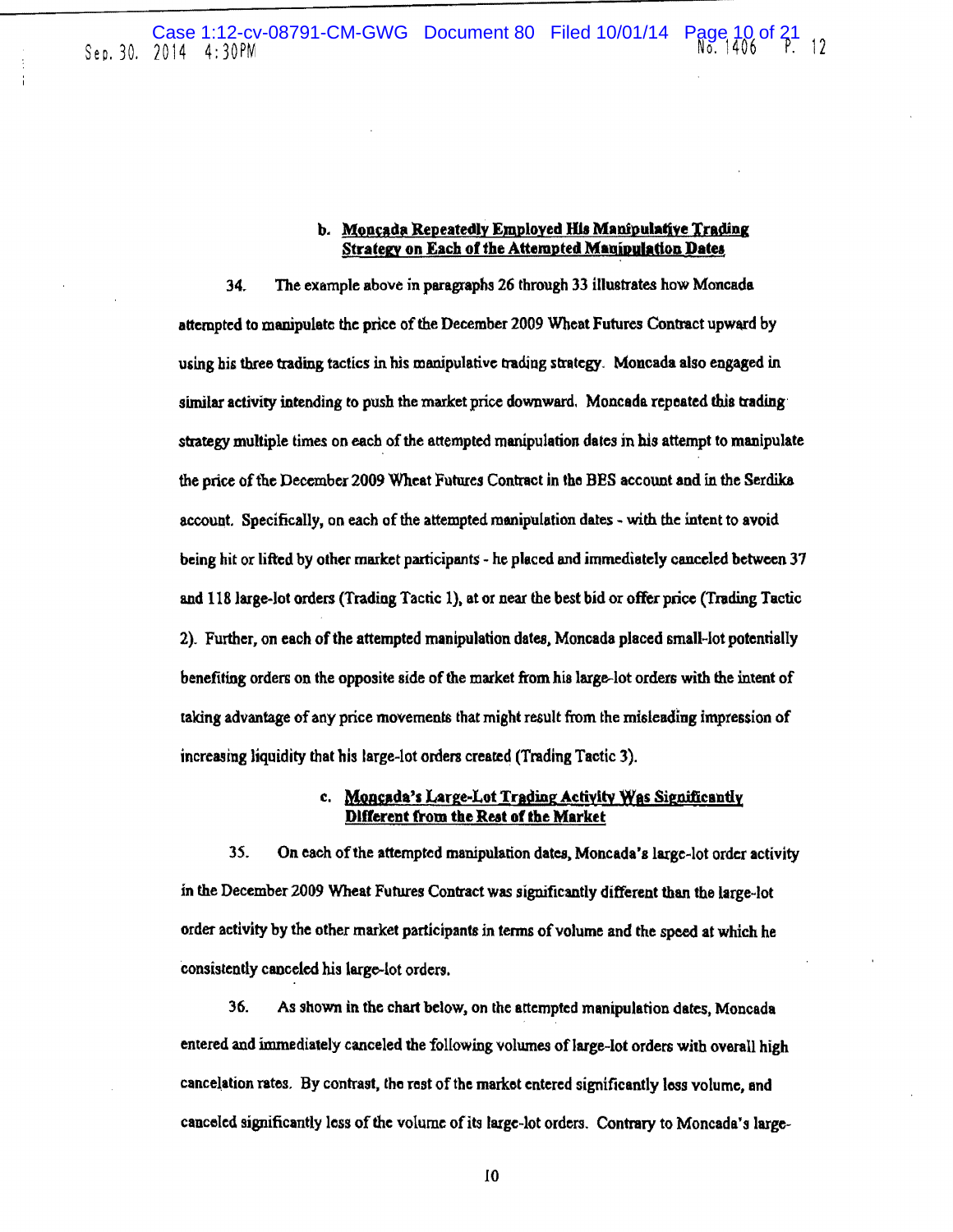lot trading activity, most of the other market participant's large-lot orders were filled completely or partially, and remained on the market for extended periods of time.

|                                    | <b>MONCADA</b>                            |                                                       | <b>MARKET</b>                                    |                                                           | CANCELLATION RATE      |                       |
|------------------------------------|-------------------------------------------|-------------------------------------------------------|--------------------------------------------------|-----------------------------------------------------------|------------------------|-----------------------|
| Attempted<br>Manipulation<br>Datex | Total<br>Volume of<br>Large-Lot<br>Orders | Total<br>Canceled<br>Voluma of<br>Large-Lot<br>Orders | <b>Total</b><br>Volume<br>of Large-Lot<br>Orders | Total<br>Canceled<br>Volume<br>of Large-<br>Lot<br>Orders | Moncada's<br>by Volumo | Market's<br>by Volume |
| October 6                          | 18,924                                    | 18,711                                                | 4,580                                            | 477                                                       | 98.87%                 | 10.41%                |
| October 12                         | 15,766                                    | 15,546                                                | 14,323                                           | 4,493                                                     | 98.60%                 | 31.37%                |
| October 14                         | 29,216                                    | 28,860                                                | 12,730                                           | 2,673                                                     | 98.78%                 | 21.00%                |
| October 19                         | 35,551                                    | 35,201                                                | 18,958                                           | 7,689                                                     | 99.02%                 | 40.56%                |
| October 26                         | 42,878                                    | 41,986                                                | 20,549                                           | 1,096                                                     | 97.71%                 | 5.33%                 |
| October 27                         | 34,161                                    | 33,659                                                | 9,207                                            | 1,736                                                     | 98,53%                 | 19.23%                |
| October 29                         | 49,088                                    | 48,923                                                | 18,138                                           | 5,995                                                     | 99.66%                 | 33.00%                |
| October 30                         | 16,438                                    | 16,433                                                | 10,248                                           | 3200                                                      | 99.97%                 | 31.23%                |

37. For example, on October 29, 2009, Moncada entered 118 large-lot orders for a total volume of 49,088 lots. Moncada canceled, either completely or partially, all of his largelot orders, and was partially filled for only 165 lots on this day. The remaining 48,923 lots were canceled, representing 99.66 percent of the total volume of his large-lot orders.

38. To the contrary, on the same day, the rest of the market only placed 51 large-lot orders for a total volume of 18,138lots. The rest of the market canceled, either completely or partially, only 16 of those large-lot orders for a total volume of5,995 lois. As such, the market only canceled 33 percent of the total volume of its large-lot orders on October 29, 2009, as compared to Moncada's cancellation rate of 99.66 percent.

Jl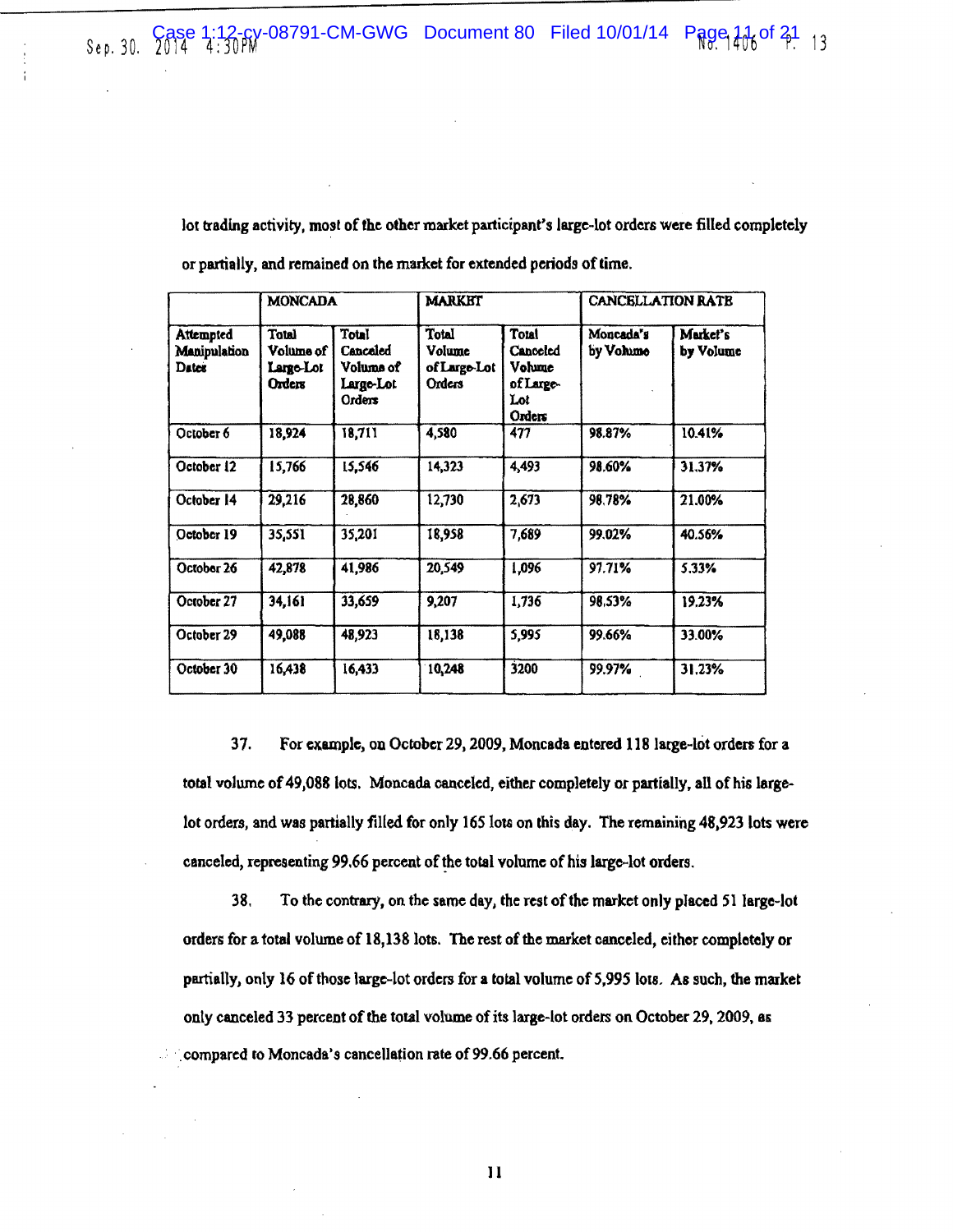39. Moncada's trading activity was also significantly different from the rest of the market with respect to the duration that his large-lot orders stayed open in the market. On the attempted manipulation dates, Moncada's large-lot orders were in the market for an average of 2.06 seconds, with some canceled within 226 milliseconds. To the contrary, the average amount of time that a large· lot order placed by anolher market participant remained open in the market was 9 hours 16 minutes and 35 seconds on the attempted manipulation dates. Based on the speed and immediacy in which Moncada canceled his large-lot orders, especially as compared to rest of the market, he did not intend for each of his large-lot orders to be tilled.

#### d. Moncada's Use of "Iceberg" Orders

40. Tho electronic trading platform used by CBOT, Globex, allows traden to enter "iceberg" orders, which are orders for a large number of lots that only display a small number of the lots to the market at any one time as predetermined by the trader. If the initial visible quantity of lots in the "iceberg" is filled, then additional lots will automatically be shown to the market. This type of order entry allows traders to execute large-lot trades without signaling to the market their intention to fill a large quantity of lots. Therefore, traders who want to fill orders for large~ lot quantities may use this order entry method to avoid the natural price movements that could potentially occur in reaction when ordets, particularly large-lot orders. suddenly are placed in lhe market. This order entry method assists a trader in trying to get the best possible price for all of the lots the trader desires to fill.

41. Moncada's lack of use of"iceberg" orders further illustrates that he had no intent to fill the vast majority of the large-lot orders he placed on the attempted manipulation dates.

42. On the attempted manipulation dates, Moncada entered only four large-lot orders with the "iceberg" function, all of which were on October 27, 2009. By contrast,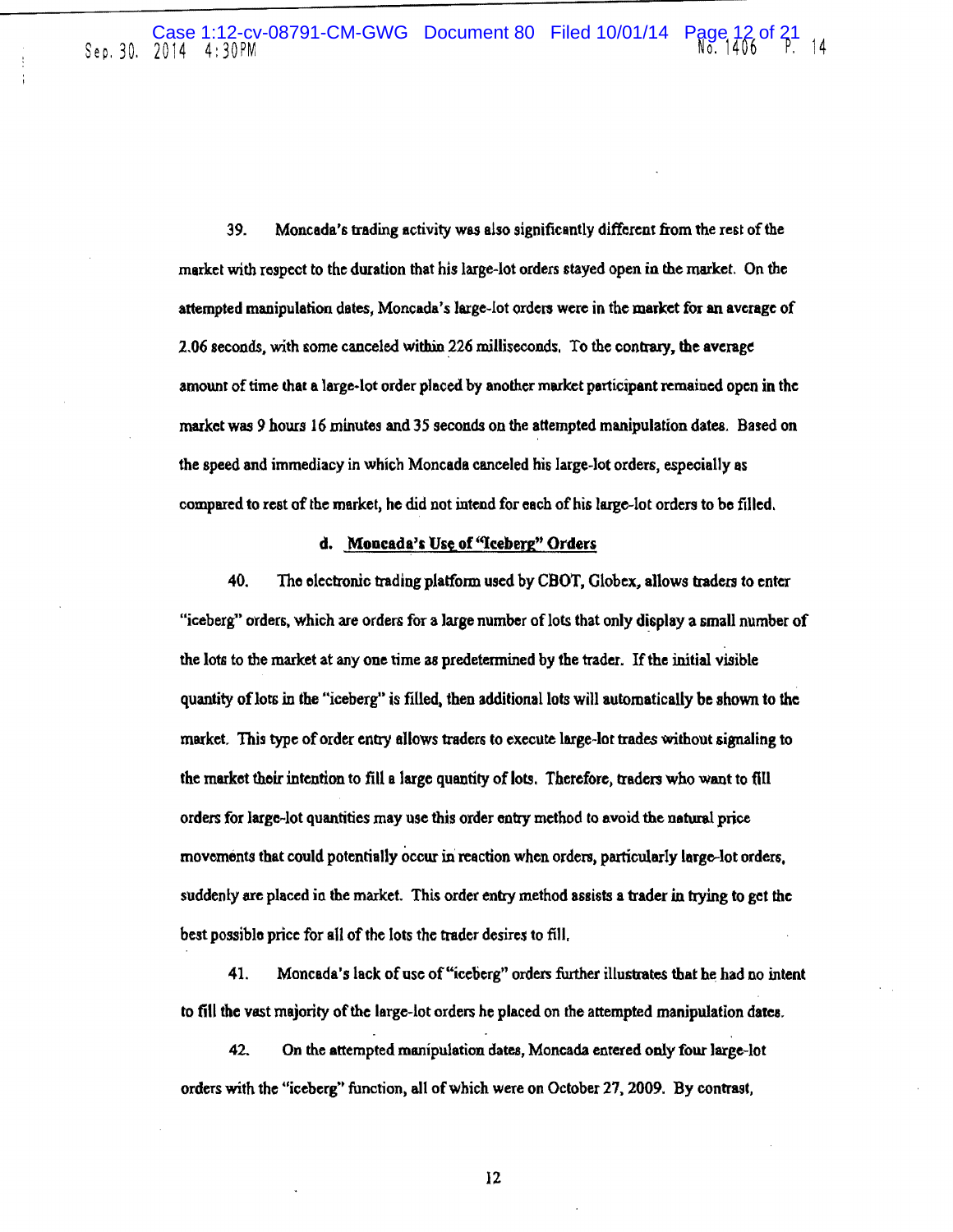Moncada entered 710 large-lot orders showing the entire quantity to the market. However, Moncada frequently used "iceberg" orders to fill his orders ranging in size from 20 to 100 lots.

43. Had Moncada intended for his largo-lot ordors to be filled, he could have used the "iceberg" function to fill each of those large-lot orders. The "iceberg" function avoids sudden price movement by the market. Rather than engage in this legitimate trading strategy, Moncada used Trading Tactics 1. 2 and 3 to create a misleading impression of increasing liquidity in the market so he could attempt to benefit financially from price movcmonts.

#### B. Conclusions of Law

#### 1. Jurisdiction and Venue

44. This Cowt bas jurisdiction over this action pursuant to Section 6c of the Act,  $17 \text{ U.S. C. }$  § 13a-1 (2012), which provides that whenever it shall appear to the Commission that any person bas engaged, is engaging, or is about to engage in any act or practice constituting a violation of any provision of the Act or any rule, regulation, or order promulgated thereunder, the Commission may bring an action in the proper district court of the United States against such person to enjoin such act or practice. or to enforce compliance with the Act, or any rule. regulation or order thereunder.

45. Venue properly lies with this Court pursuant to Section 6c(e) of the Act, 1 U.S.C. § l3a.-l(e) (2012). because Moncada resided in this jurisdiction at the time of the acts and practices in violation of the Act and/or the acts and practices in violation of the Act occurred within this District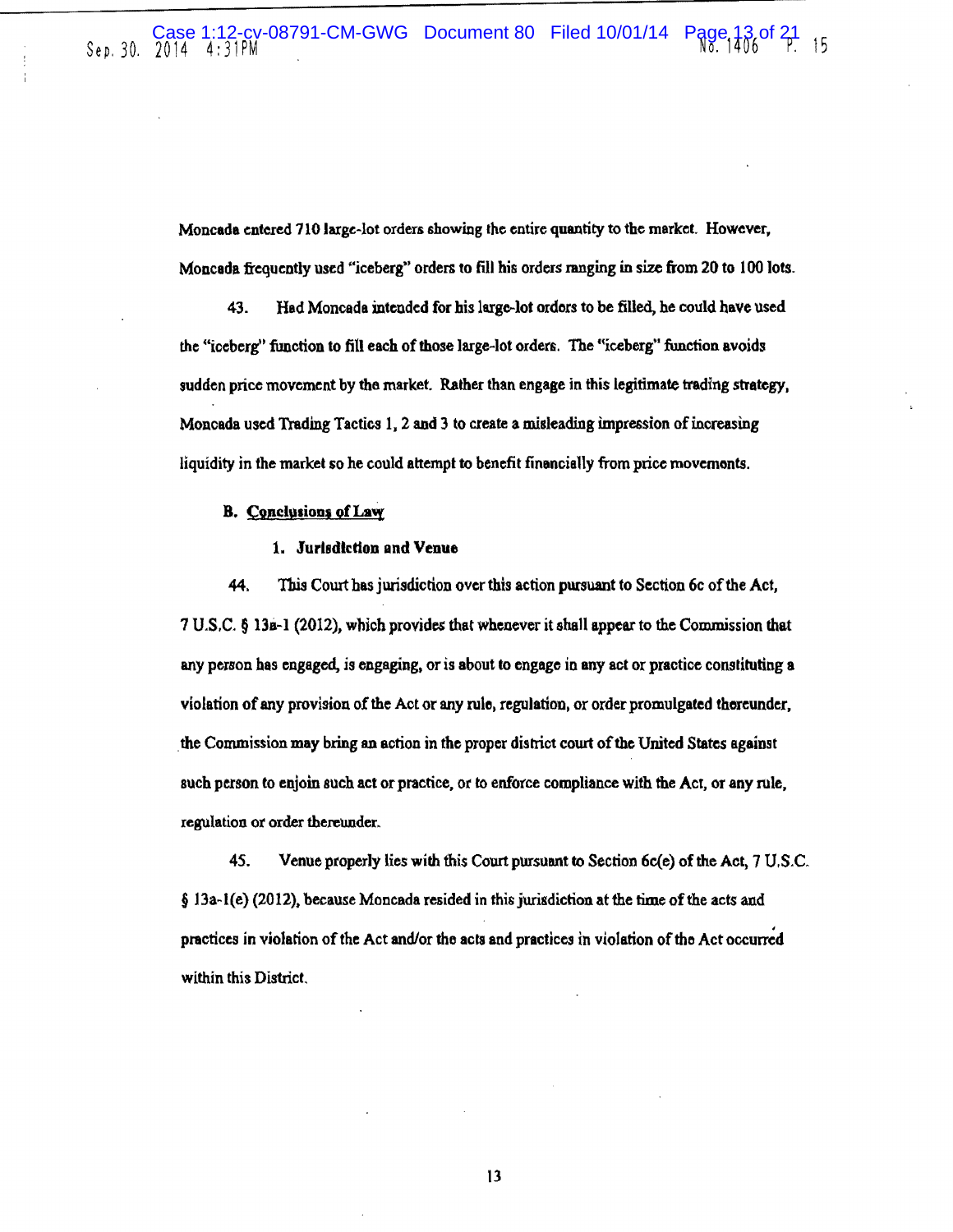# 2. Violation of Sections 6(c),  $6(d)$ , and  $9(a)(2)$  of the Commodity Exchange Act - Attempted Manipulation (Counts One through Eight of the Complaint)

46. Sections 6(c), 6(d), and 9(a)(2) of the Act, 7 U.S.C. §§ 9, l3b, and 13(a)(2) · (2006), meke it illegal for any person to attempt to manipulate the price of any commodity in interstate commerce, or for future delivery on or subject to the rules of any registered entity, including any contract market.

*41.* On October 6, 12, 14, 19, 26, *21.* 29, and30, 2009, Moncada attempted to manipulate the market price of the December 2009 Wheat Futures Contract through the manipulative scheme of 1) manually placing and immediately canceling numerous large-lot orders without the intent to have the large-lot orders filled, but instead with the intent to create the misleading impression of increasing liquidity in the market;  $2$ ) placing these large-lot orders at or ncar the beat bid or offer price in a manner to avoid being filled by the market; and 3) placing small-lot orders on the opposite side of the market from these large-lot orders with the intent of taking advantage of any price movements that might result from the misleading impression of increasing liquidity that his large-lot orders created. Moncada intended to affect the prices of the December 2009 Wheat Futures Contract on the attempted manipulation dates, and engaged in repeated overt acts in furtherance of that intent on those attempted manipulation dates. Accordingly, Moncada violated Sections 6(c), 6(d), and 9(a)(2) of the Act, 7 U.S.C. § 9, 13b and 13(a)(2) {2006).

48. Unless restrained and enjoined by this *Court,* thore is a reasonable likelihood that Moncada will continue to engage in the acts and practices alleged in the Complaint and in similar acts and practices in violation of the Act.

. 14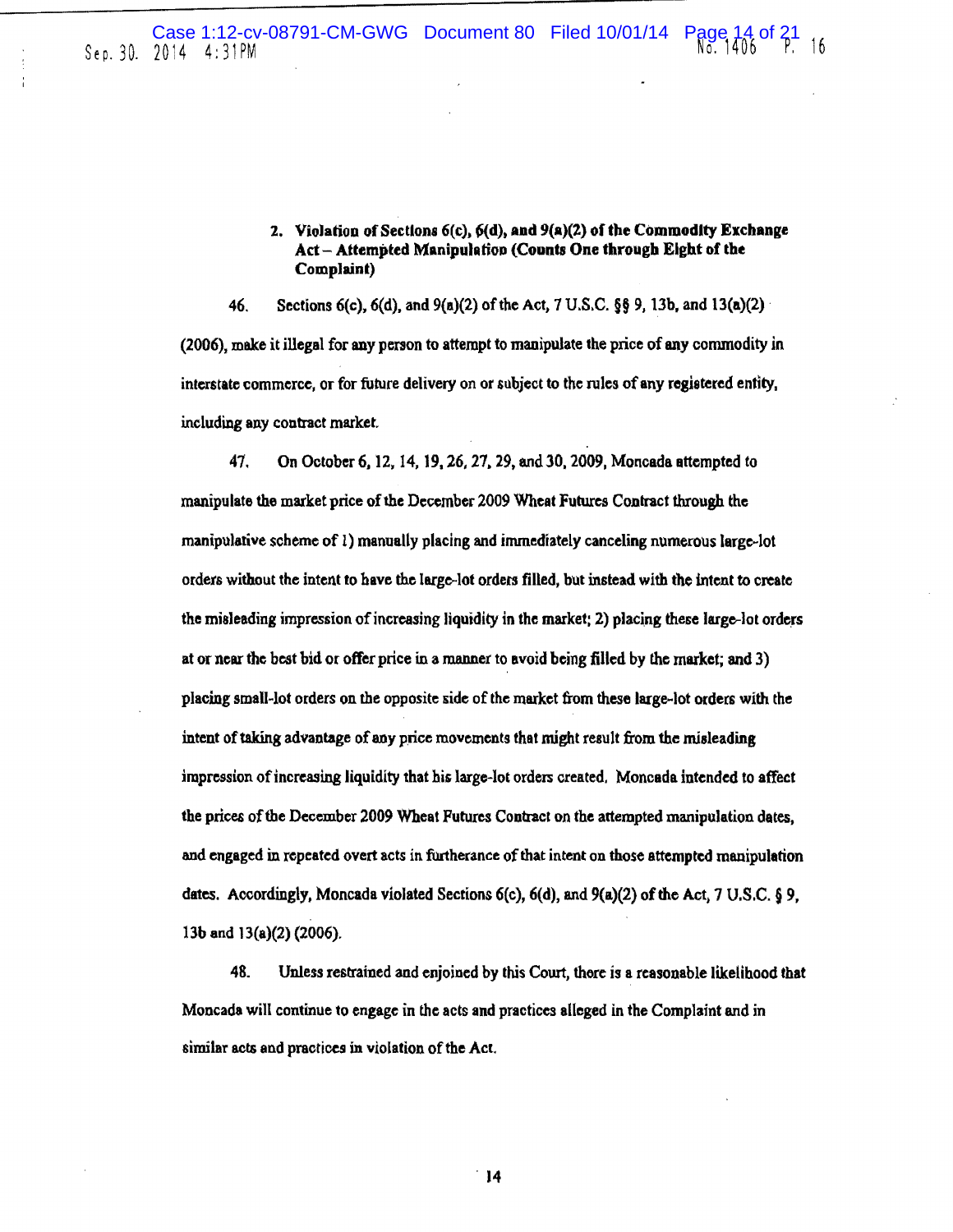#### V. PERMANENT INJUNCTION

#### lT lS HEREBY ORDERED THAT:

49. Based upon and in connection with the foregoing conduct and the Summary Judgment Order, pursuant to Section 6c of the Act,  $7 \text{ U.S.C.}$  § 13a-1 (2012), Moncada is permanently restrained, enjoined and prohibited from directly or indirec1ly violating Sections 6(c), 6(d), 9(a)(2), and 4c(a)of the Act, 7 U.S.C. §§ 9, 13(b), 13(a)(2), and 6c(a) (2012), and Commission Regulation 1.38, 17 C.F.R. § 1.38 (2014).

50. Moncada is also restrained. enjoined and prohibited from directly or Indirectly, for a period of five (S) years from the date of entry of this Consent Order. from trading any wheat futures products on or subject to the rules of a registered entity, as registered entity is defined in Section la(40) of the Acr, 7 U.S.C. § la(40) (2012), including but not Jimited to wheat futures contracts, options on wheat futures contracts, or any wheat product regulated by the Commission (either outright positions or spread positions). including but not limited to the #2 Soft Red Winter Wheat Futures products on the Chicago Board of Trade.

51. Moncada is also restrained, onjoined and prohibited from directly or indirectly, for a period of one  $(1)$  year from the date of the entry of this Consent Order:

- a. Trading on or subject to the rules of any registered entity (as that term is defined in Section 1a of the Act,  $7 \text{ U.S.C. }$  § 1a (2012));
- b. Entering into any transactions involving commodity futures, options on commodity futures, commodity options (as that term is defined in Regulation 1.3 (hh), 17 C.F.R. § 1.3(hh) (2014)) (•'commodity options"), security futures products, swaps (as that term is defined in Section 1a(47) of the Act,  $7 \text{ U.S.C.}$  $§$  la(47) (2012), and as further defined by Regulation 1.3(xxx), 17 C.F.R.  $\S$  1.3(xxx) (2014)), and/or foreign currency (as described in Sections 2(c)(2)(B)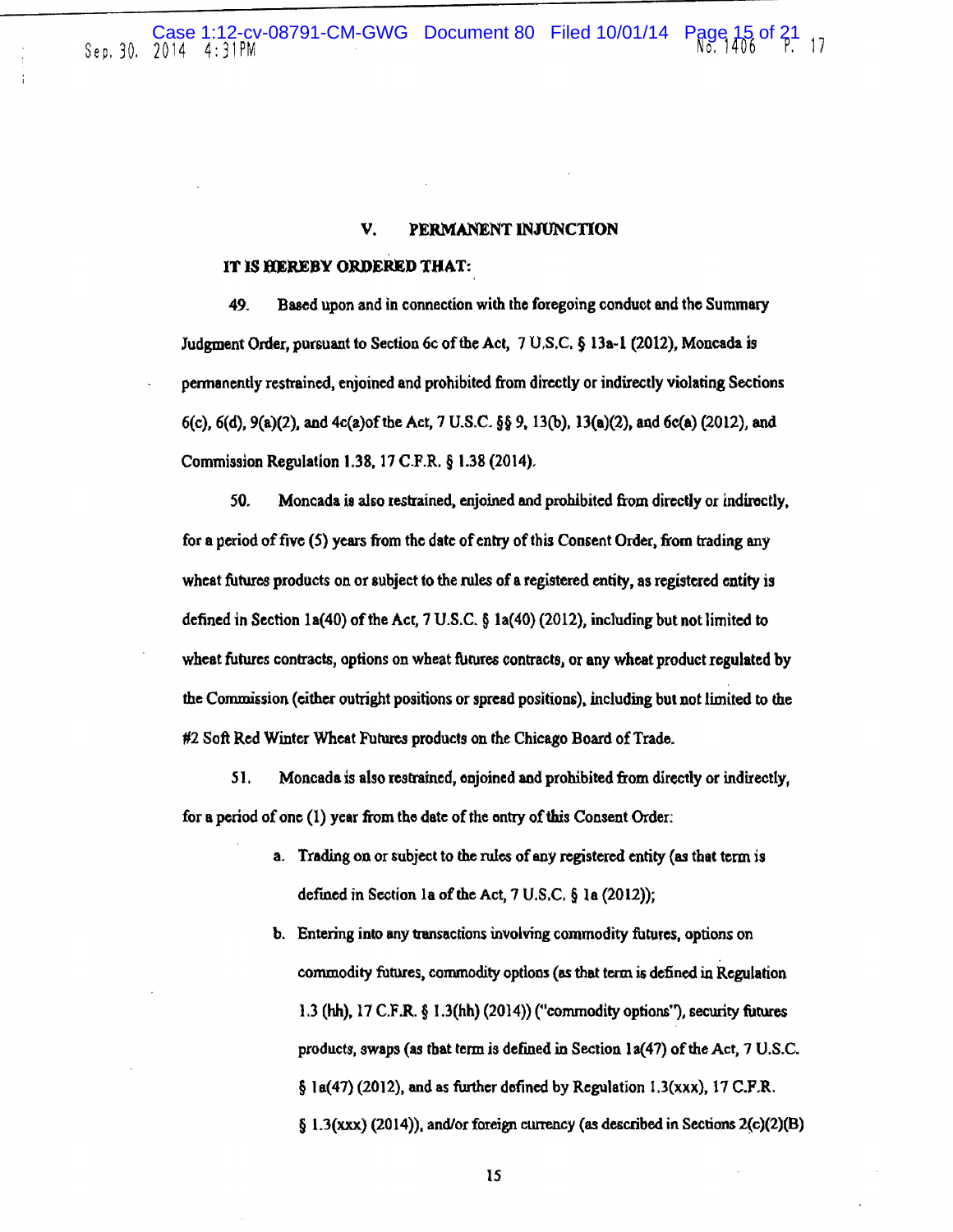and 2(c)(2)(C)(i) of tho Act, 7 U.S.C. §§ 2(c)(2)(B) and 2(e)(2)(C)(i) (2012) ("forex contracts"), for his own personal account or for any account in which he bas a direct or indirect interest;

- c. Having any commodity futures. options on commodity futures, commodity options, security futures products, forex contracts and/or swaps traded on his behalf;
- d. Controlling or directing tho trading for or on behalf of any other person or entity, whether by power of attomey or otherwise, in any account involving commodity futures, options on commodity futures, commodity options, security futures products, forex contracts, and/or swaps;
- e, Soliciting, receiving or accepting any funds from any person for the purpose of purchasing or selling any commodity futures, options on commodity futures, commodity options, security futures products, forex contracts and/or swaps;
- f. Applying for registration or claiming exemption from registration with the Commission in any capacity. and engaging in any activity requiring such registration or exemption from registration with the Commission, except as provided for in Regulation 4.14(a)(9), 17 C.F.R. § 4.14(a)(9) (2014); and/or
- g. Acting as a principal (as that term is defined in Regulation 3.1(a), 17 C.F.R. § 3.1(a) (2014}), agent or any other officer or employee of any person (as that term is dofined in Section la of the Act. 7 U.S.C. § la (2012)) exempted from registration or required to be registered with the Commission except as provided for in Regulation 4.14(a)(9), 17 C.P.R. § 4.14(a}(9) (2014}.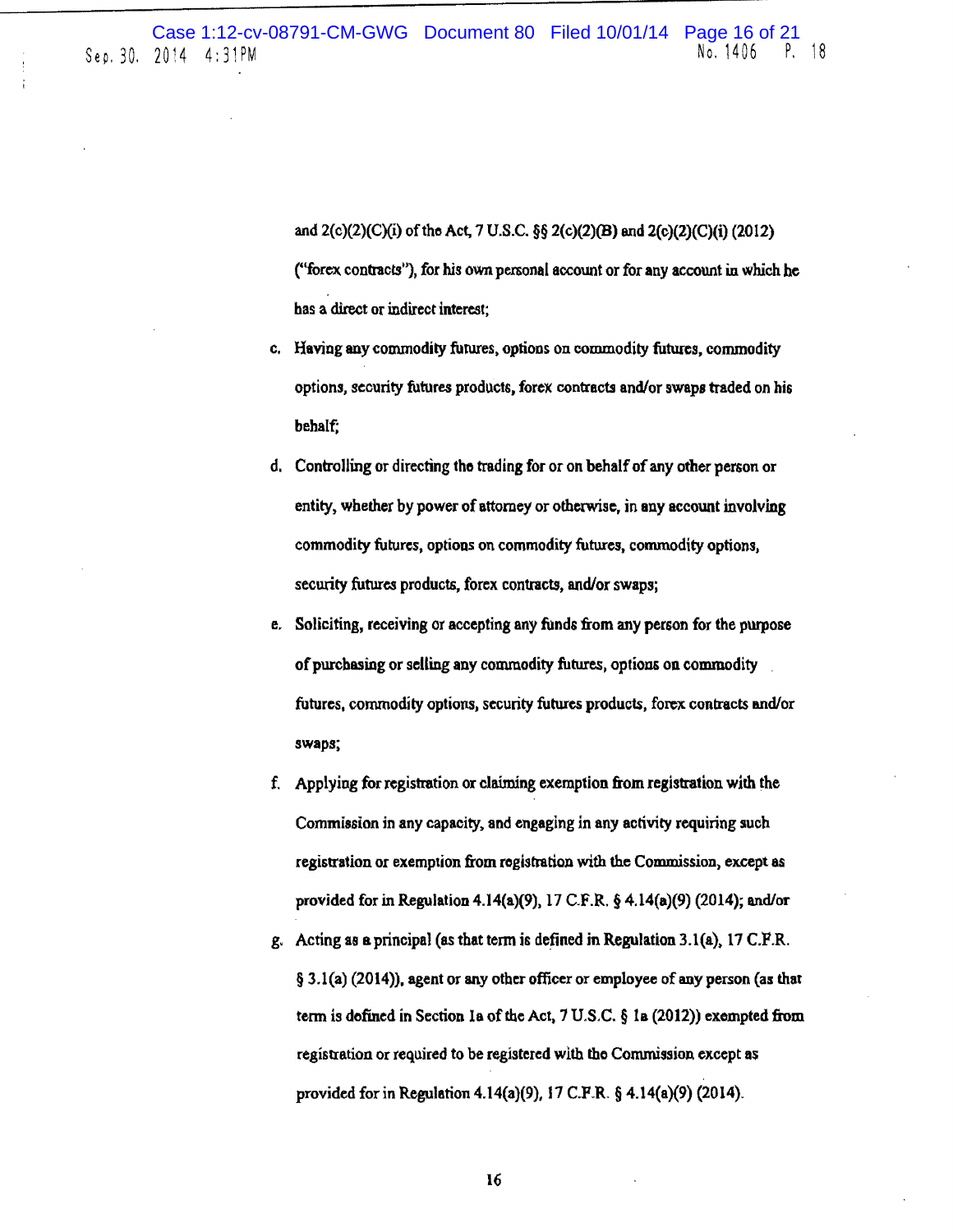### VI. CIVIL MONETARY PENALTY

52. Moncada shall pay a civil monetary penalty in the amount of One Million Five Hundred Sixty Thousand dollars (\$1.560,000),

53, Moncada shall pay the civil monetary penalty ("CMP Obligation"). plus post~

judgment interest, within ten (10) days of the date of the entry of this Consent Order. If the CMP Obligation is not paid in full within ten (10) days of the date of entry of this Consent Order, then post-judgment interest shall accrue on the CMP Obligation beginning on the date of entry of this Consent Order and shall be determined by using the Treasury Bill rate prevailing on the date of entry of this Consent Order pursuant to 28 U.S.C. § 1961 (2012),

54. Moncada shall pay his CMP Obligation by electronic funds tnnsfer, U.S. postal money order, certified check. bank cashier's check, or bank money order. If payment is to be made other than by electronic funds transfer, then the payment shall be made payable to the U.S. Commodity Futures Trading Commission and sent to the address below:

U.S. Commodity Futures Trading Commission Division of Enforcement A TIN: Accounts Receivables - *AMZ* 340 E-mail Box: 9-AMC-AMZ-AR-CFTC DOTIFAAIMMAC 6500 S. MacArthur Blvd. Oklahoma City, OK 73169 Telephone: (405) 954·5644

If payment by electronic funds transfer is chosen. Moncada shall contact Nikki Gibson or her successor at the address above to receive payment instructions and shall fully comply with those instructions. Moncada shall accompany payment of the CMP Obligation with a cover letter that identifies Moncada and the name and docket number of this proceeding. Moncada shall simultaneously transmit copies of the cover letter and the form of payment to the Chief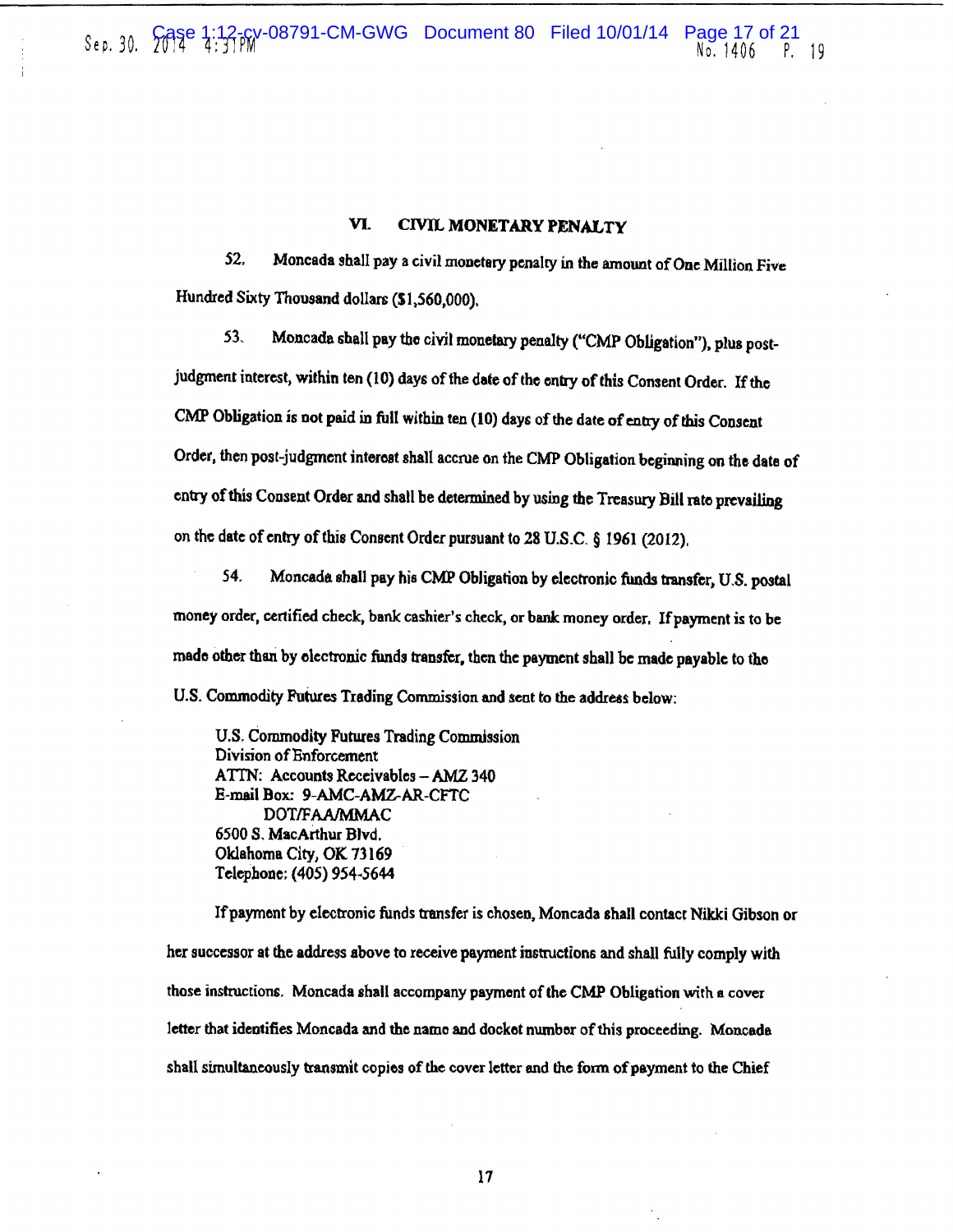Financial Officer, U.S. Commodity Futures Trading Conunission, Three Lafayette Centre, 1155 21st Street, NW, Washington, D.C. 20581.

*SS.* Partial Satisfaction: Any acceptance by the Commission of partial payment of Moncada's CMP Obligation shall not be deemed a waiver of Moncada's obligation to make further payments pursuant to this Consent Order, or a waiver of the Commission's right to seek to compel payment of any remaining balance.

#### VII. MISCELLANEOUS PROVISIONS

56. Cooperation: Moncada shall cooperate fully and expeditiously with the Commission, including the Commission's Division of Enforcement, and any other governmental agency in this action, and in any investigation, civil litigation, or administrative matter related to the subject matter of this action or any current or future Commission investigation related thereto.

*S1,* Notice: All notices required to be given by any provision in this Consent Order shall be sent certified mail, return receipt requested, as follows:

Notice to Commission:

Director, Division of Enforcement U.S. Commodity Futures Trading Commission 1155 21<sup>at</sup> Street NW Washington, D.C. 20581

Notice to Eric Moncada:

Richard Asche Litman, Asche. & Gioiella. LLP 140 Broadway, 38<sup>th</sup> Floor New York, NY 10005

action. All such notices to the Commission shall reference the name and docket number of this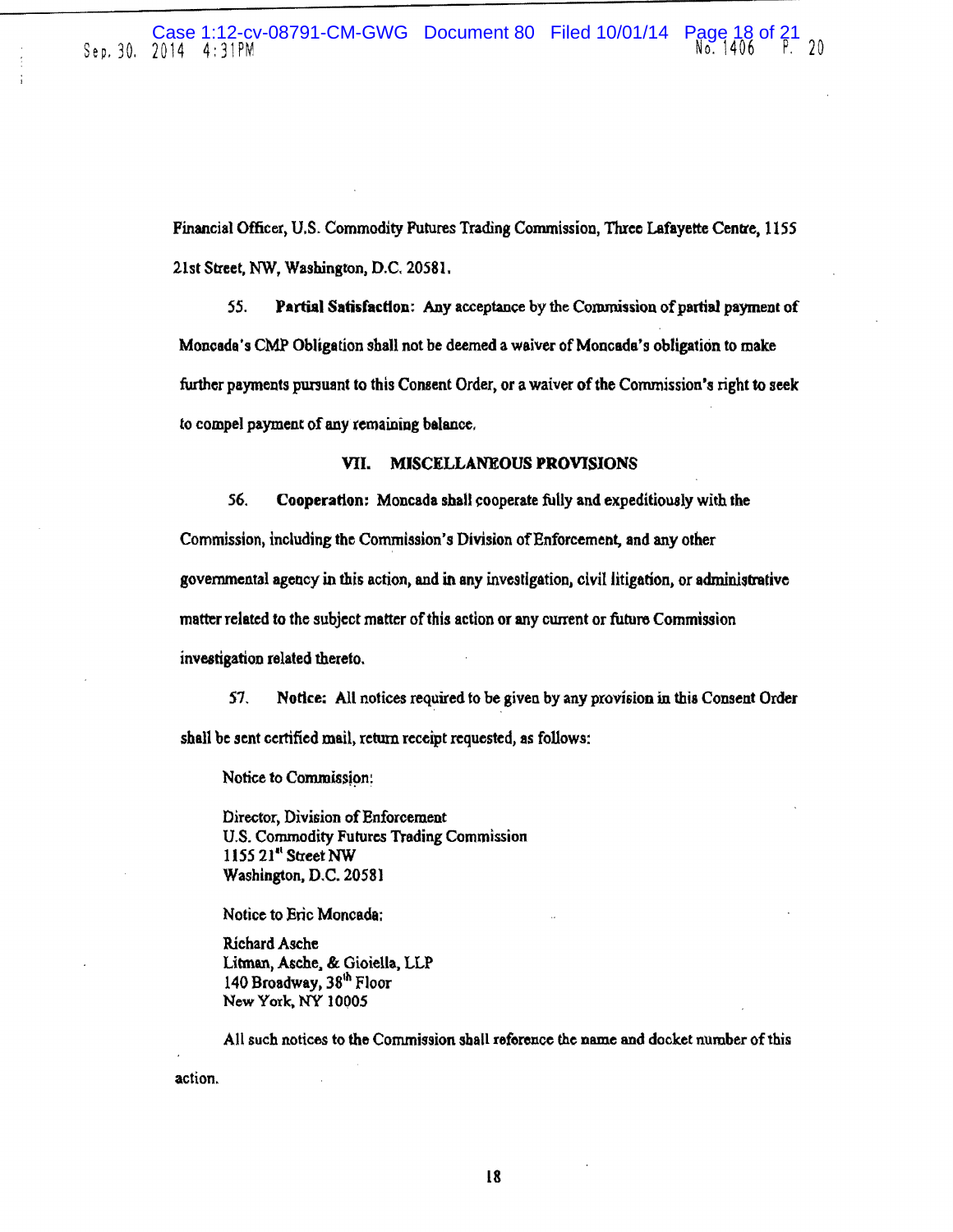58. Change of Address/Phone: Until such time as Moncada satisfies in full his CMP Obligation as set forth in this Consent Order, Moncada shall provide written notice to the Commission by certified mall of any change to their telephone numbers and mailing addresses within ten  $(10)$  calendar days of the change.

59. Successors and Assigns: This Consent Order shall inure to the benefit of, and is tinding on, Moncada's successors, assigns, heirs, beneficiaries, and administrators. Nothing in this Consent Order shall be construed to confer any rights on any non-party to this Consent Order or to inure to the benefit of any non-party to this Consent Order. "

60. Entire Agreement and Amendments: This Consent Order incorporates all of the terms and conditions of the settlement among the parties hereto to date. Nothing shall serve to amend or modify this Consent Order in any respect whatsoever, unless: (a) reduced to writing; (b) signed by all parties hereto; and  $(c)$  approved by order of this Court.

61. Invalidation: If any provision of this Consent Order or if the application of any provision or circumstance is held invalid, then the remainder of this Consent Order and the application of the provision to any other person or circumstance shall not be affected by the holding.

62. Walver: The failure of any party to this Consent Order at any time to require performance of any provision of this Consent Order shall in no manner affect the right of the party at a later time to enforce the snme or any other provlsiol) of this Consent Otder. No waiver in one or more instances of the breach of any provision contained in this Consent Order shall be deemed to be or construed as a further or continuing waiver of such breach or waiver of the breach of any other provision of this Consent Order.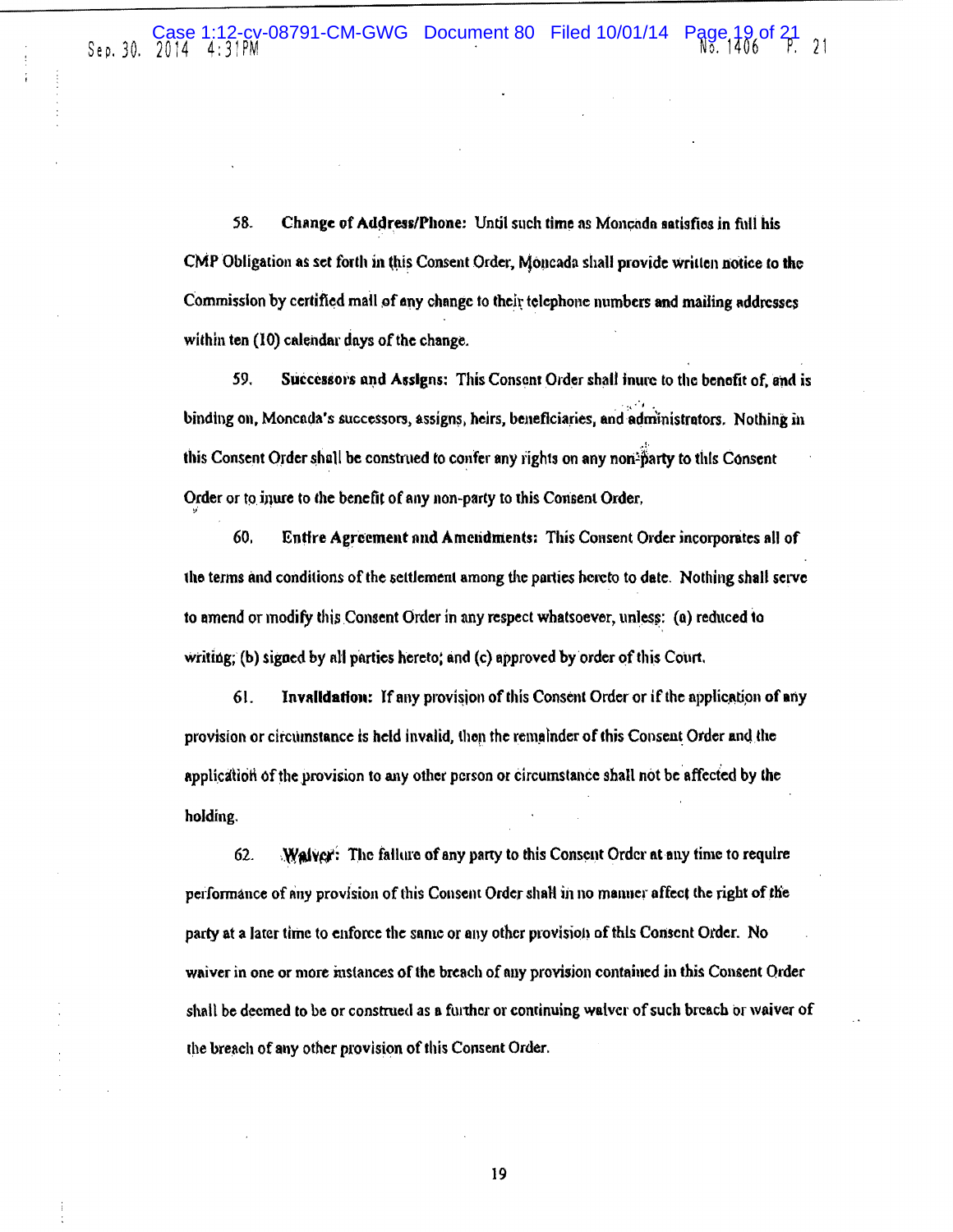63. Continuing Jurisdiction of this Court: This Court shall retain jurisdiction of this action ro ensure compliance with this Consent Order and for all other purposes related to this action, including any motion by Moncada to modify or for relief from the terms of this Consent Order.

64. Injunctive and Equitable Relief Provisions: The injunctive and equitable relief provisions of this Consent Order shall be binding upon Moncada, upon any person under his authority or control, and upon any person who receives actual notice of this Consent Order, by personal service, e-mail, facsimile or otherwise insofar as he or she is acting in active concert or participation with Moncada.

65. Counterparts and Facsimile Execution: This Consent Order may be executed in two or more counterparts, all of which shall be considered one and the same agreement and shall become effective when one or more counterparts have been signed by each of the parties hereto and delivered (by facsimile, e-mail, or otherwise) to the other party, it being understood that all parties need not sign the same counterpart. Any counterpart or other signature to this Consent Order that is delivered by any means shall be deemed for all purposes as constituting good and valid execution and delivery by such party of this Consent Order.

66. Moncada understands that the tenus of the Consent Order are enforceable through contempt proceedings, and lhat, in any Buch proceedings he may not challenge the validity of this Consent Order.

There being no just reason for delay, the Clerk of the Court is hereby directed to enter this Consent Order for Permanent Injunction, Civil Monetary Penalty and Other Equitable Relief Against Eric Moncada.